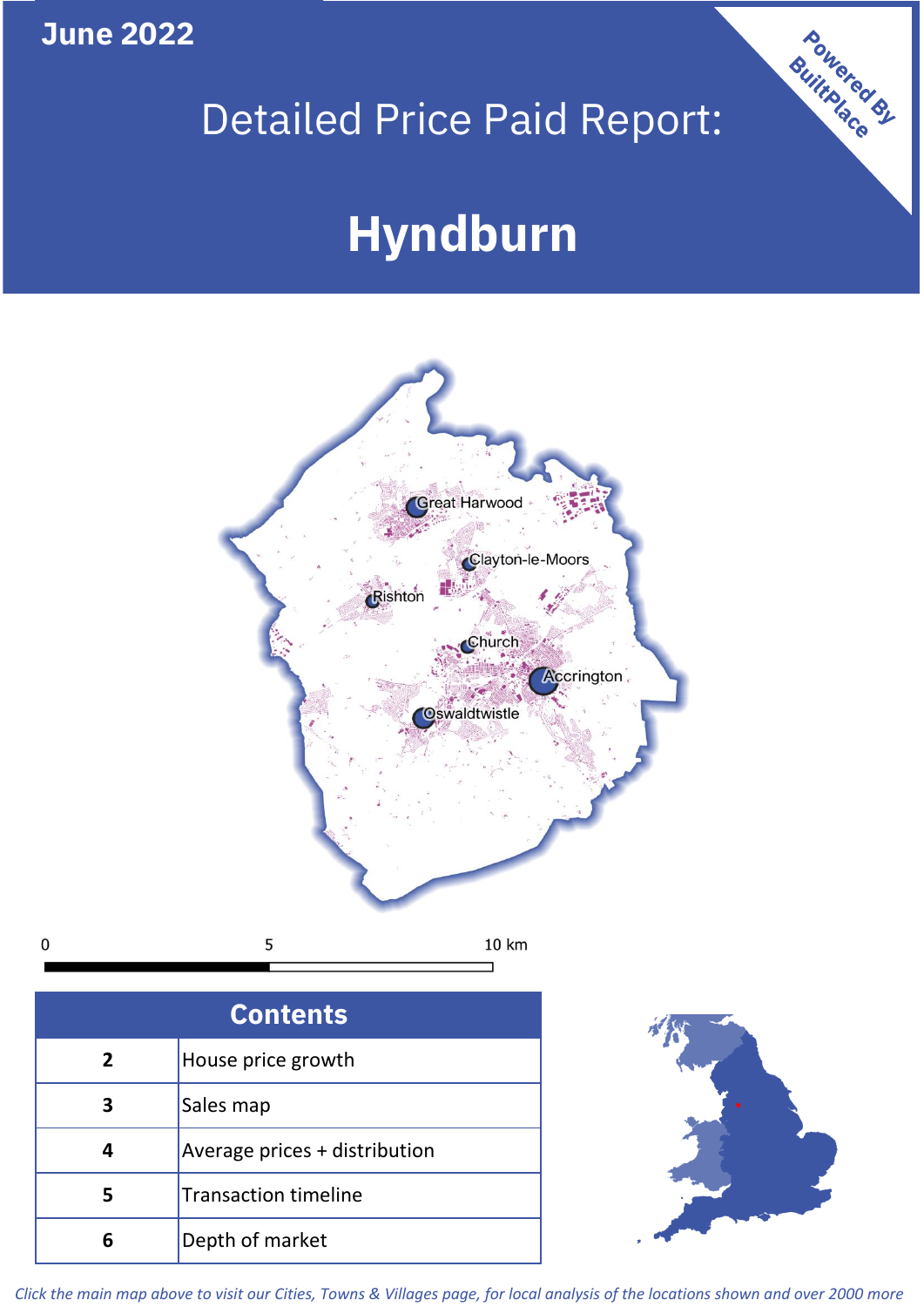#### **Headline Data**

|                     | <b>Current level</b> | 3 month | <b>Annual</b> | 5 year  | 10 year |
|---------------------|----------------------|---------|---------------|---------|---------|
| <b>House prices</b> | £122,093             | 4.6%    | 19.0%         | 39.2%   | 47.6%   |
| <b>Transactions</b> | 1,212                | $-8.9%$ | 4.9%          | $-4.6%$ | 37.1%   |

# **House Price Growth (April 2022 data)**

#### *Annual Change in House Prices*



House prices in Hyndburn grew by 19.0% in the 12 months to April 2022 (based on 3-month smoothed data). By comparison national house prices grew by 10.7% and prices in the North West grew by 11.0% over the same period.

Hyndburn house prices are now 17.6% above their previous peak in 2007, compared to +36.0% for the North West and +52.9% across England.



#### *Year-To-Date Change in House Prices, December to April*

Local prices have grown by 3.6% in 2022 so far, compared to growth of 3.5% over the same period last year.

#### *Source: OS OpenData; UK House Price Index (Contains HM Land Registry data © Crown copyright)*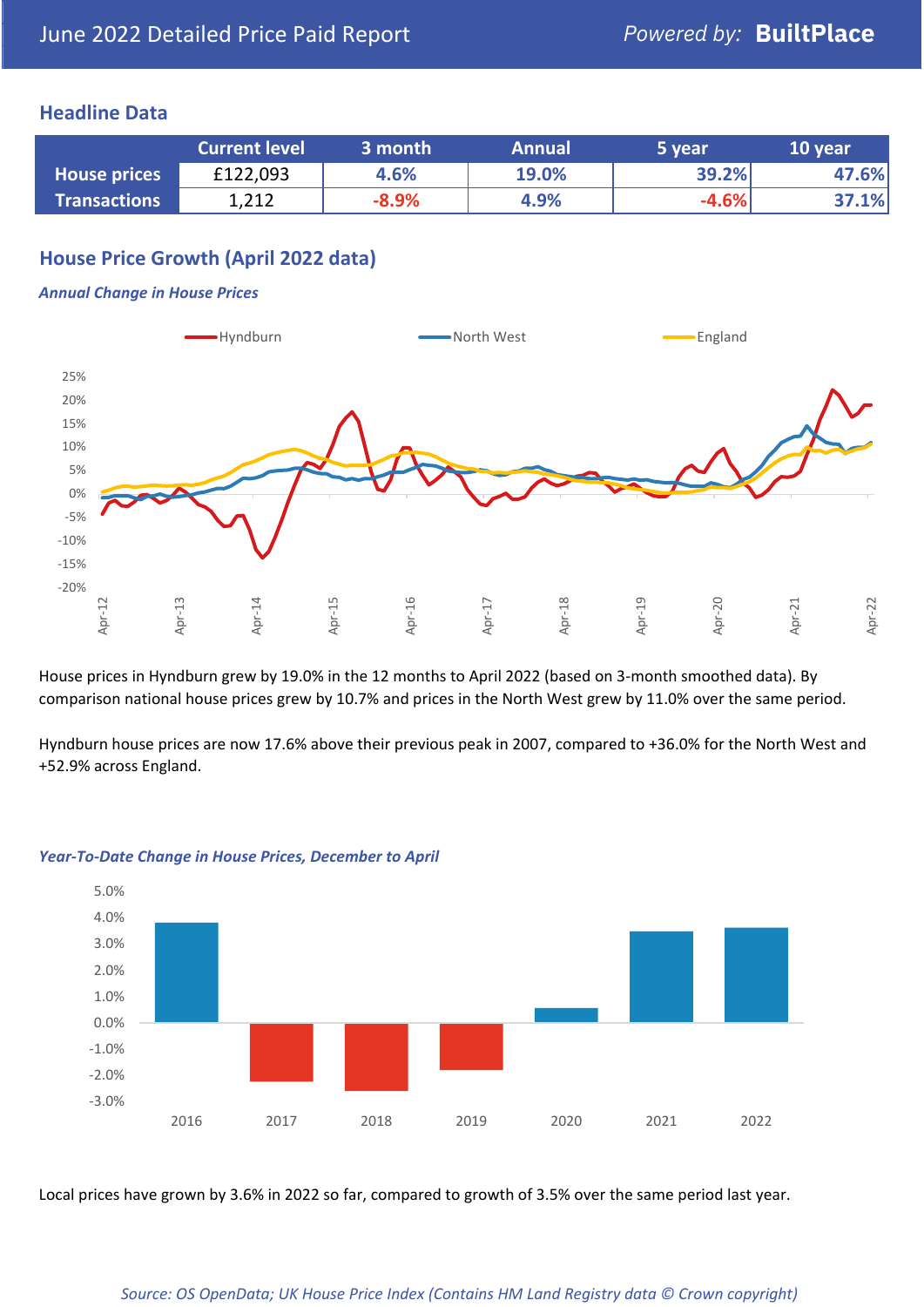# **House Price Map**

#### *12 months to April 2022*



*Each point is one postcode, coloured by the average value relative to all sales in this local authority (price bands are LA-specific quintiles).*

**Map Key**

| Min      | <b>Max</b> |                            |
|----------|------------|----------------------------|
| Up to    | £71,000    | 1st quintile / lowest 20%  |
| £71,000  | £97,000    | 2nd quintile               |
| £97,000  | £128,000   | 3rd quintile               |
| £128,000 | £180,000   | 4th quintile               |
| £180,000 | and over   | 5th quintile / highest 20% |

#### *Source: OS OpenData; UK House Price Index (Contains HM Land Registry data © Crown copyright)*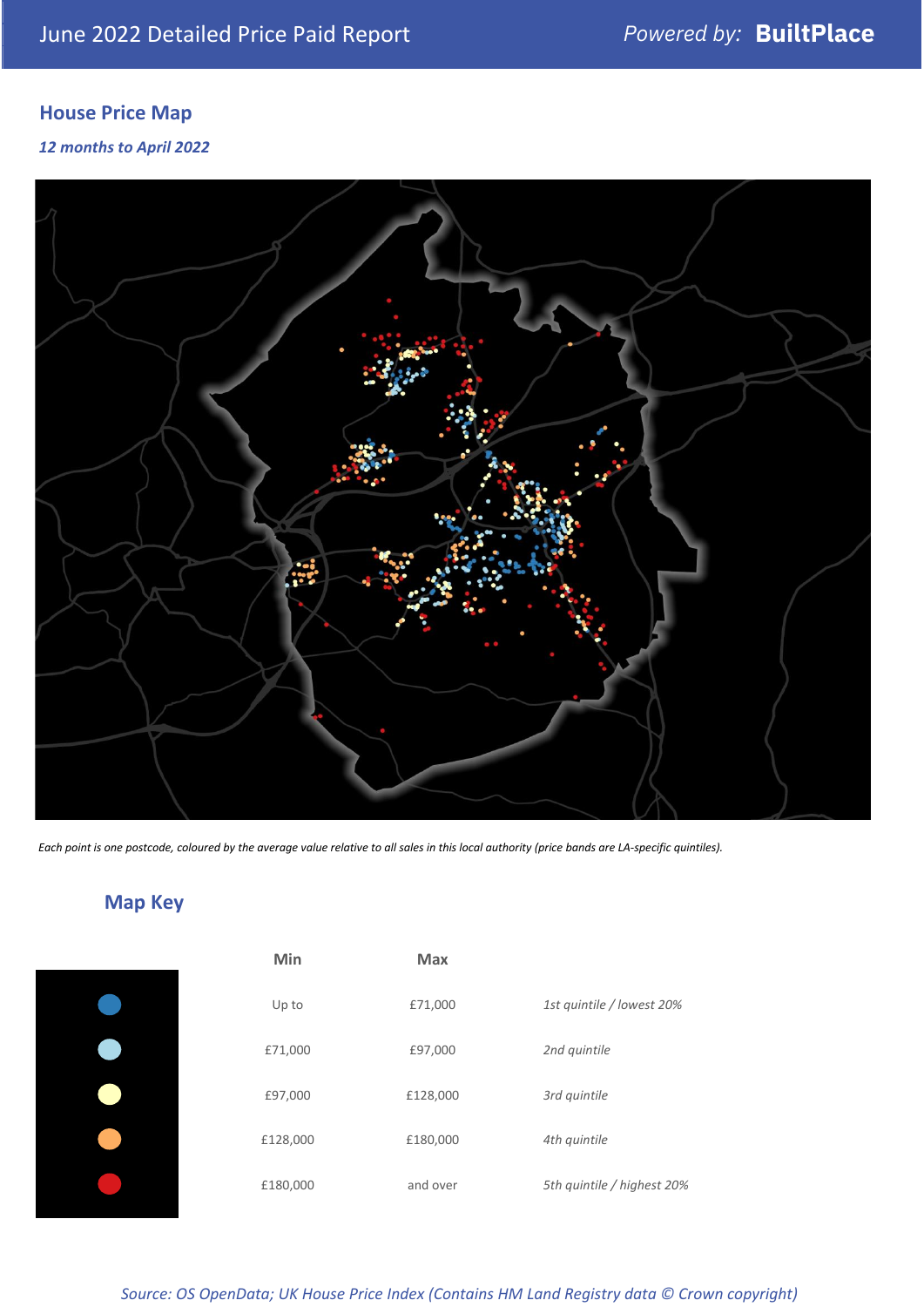# **Average House Price by Property Type**

# *12 months to April 2022*



|                 | <b>New</b>           | <b>Second hand</b> |  |  |
|-----------------|----------------------|--------------------|--|--|
| <b>Flat</b>     | No recorded<br>sales | £122,358           |  |  |
| <b>Terraced</b> | £176,000             | £97,523            |  |  |
| Semi-detached   | £176,750             | £168,724           |  |  |
| <b>Detached</b> | £199,499             | £267,659           |  |  |

## **House Price Distribution by Year**

*All properties, by price band and calendar year (2020 = year to date)*

|                    | 1997 | 2002 | 2007 | 2012 | 2017 | 2019 | 2020 |
|--------------------|------|------|------|------|------|------|------|
| <b>Under £100k</b> | 99%  | 92%  | 57%  | 59%  | 53%  | 46%  | 41%  |
| £100-200k          | 1%   | 7%   | 39%  | 36%  | 39%  | 41%  | 41%  |
| £200-300k          | 0%   | 1%   | 3%   | 4%   | 7%   | 10%  | 16%  |
| £300-400k          | 0%   | 0%   | 1%   | 1%   | 0%   | 2%   | 2%   |
| £400-500k          | 0%   | 0%   | 0%   | 0%   | 0%   | 1%   | 0%   |
| <b>£500k-1m</b>    | 0%   | 0%   | 0%   | 0%   | 0%   | 0%   | 0%   |
| £1-2m              | 0%   | 0%   | 0%   | 0%   | 0%   | 0%   | 0%   |
| <b>Over £2m</b>    | 0%   | 0%   | 0%   | 0%   | 0%   | 0%   | 0%   |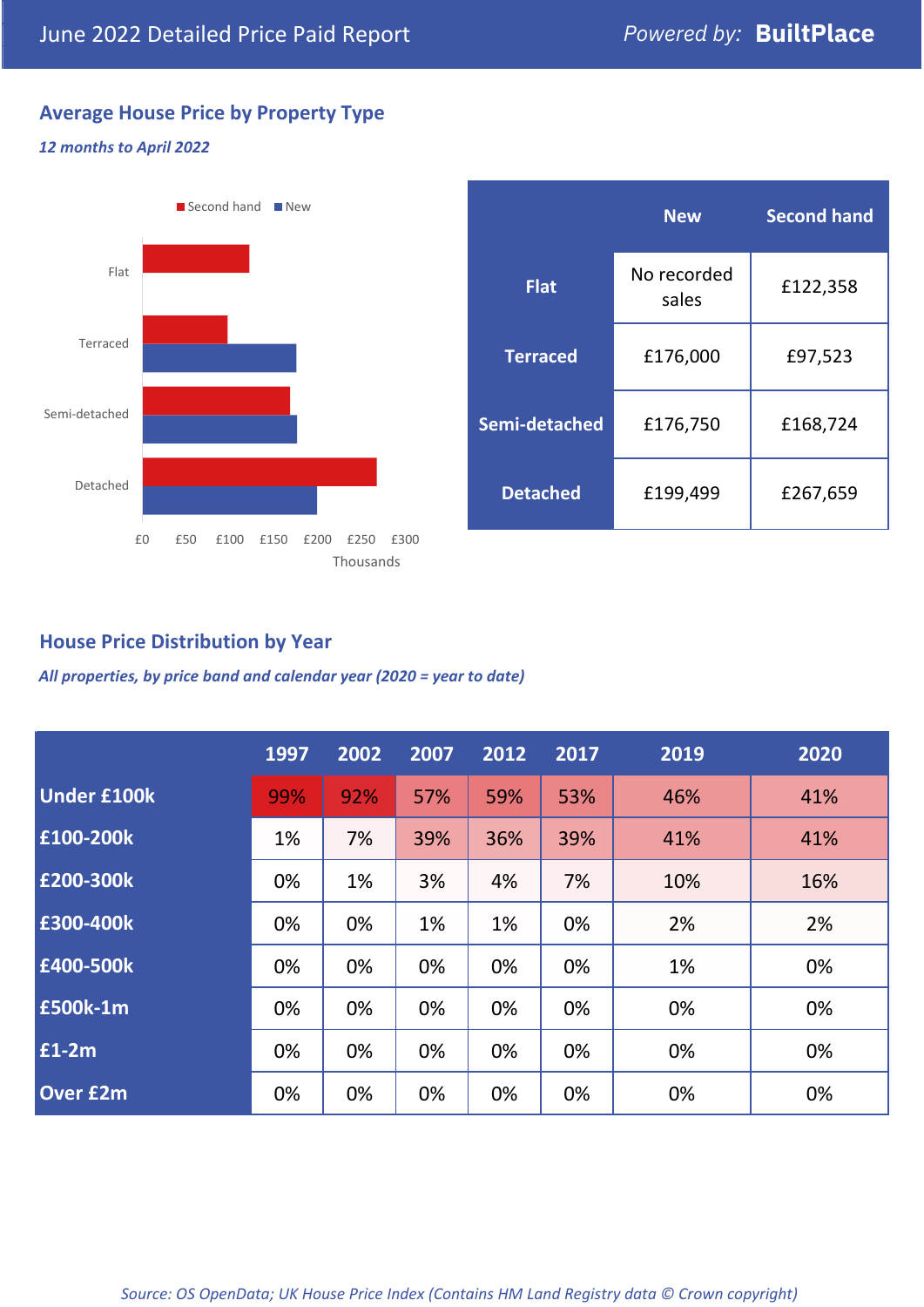# **Transactions (February 2022 data)**

*Annual Transactions, Indexed (2001-05 average = 100)*



There were 1,212 transactions in Hyndburn during the 12 months to February 2022. This is 51% of the average from 2001- 05 and suggests activity is significantly below pre-downturn levels.

Transactions in Hyndburn have grown by 3.5% since 2014, compared to changes of +3.4% for North West and -7.7% for England.



#### *Cash and New Build Sales as % of Total, by Year*

*Note: The data on this page EXCLUDES transactions identified as transfers under a power of sale/repossessions, buy-to-lets (where they can be identified by a mortgage), and transfers to non-private individuals - i.e. it comprises only Land Registry 'A' data.*